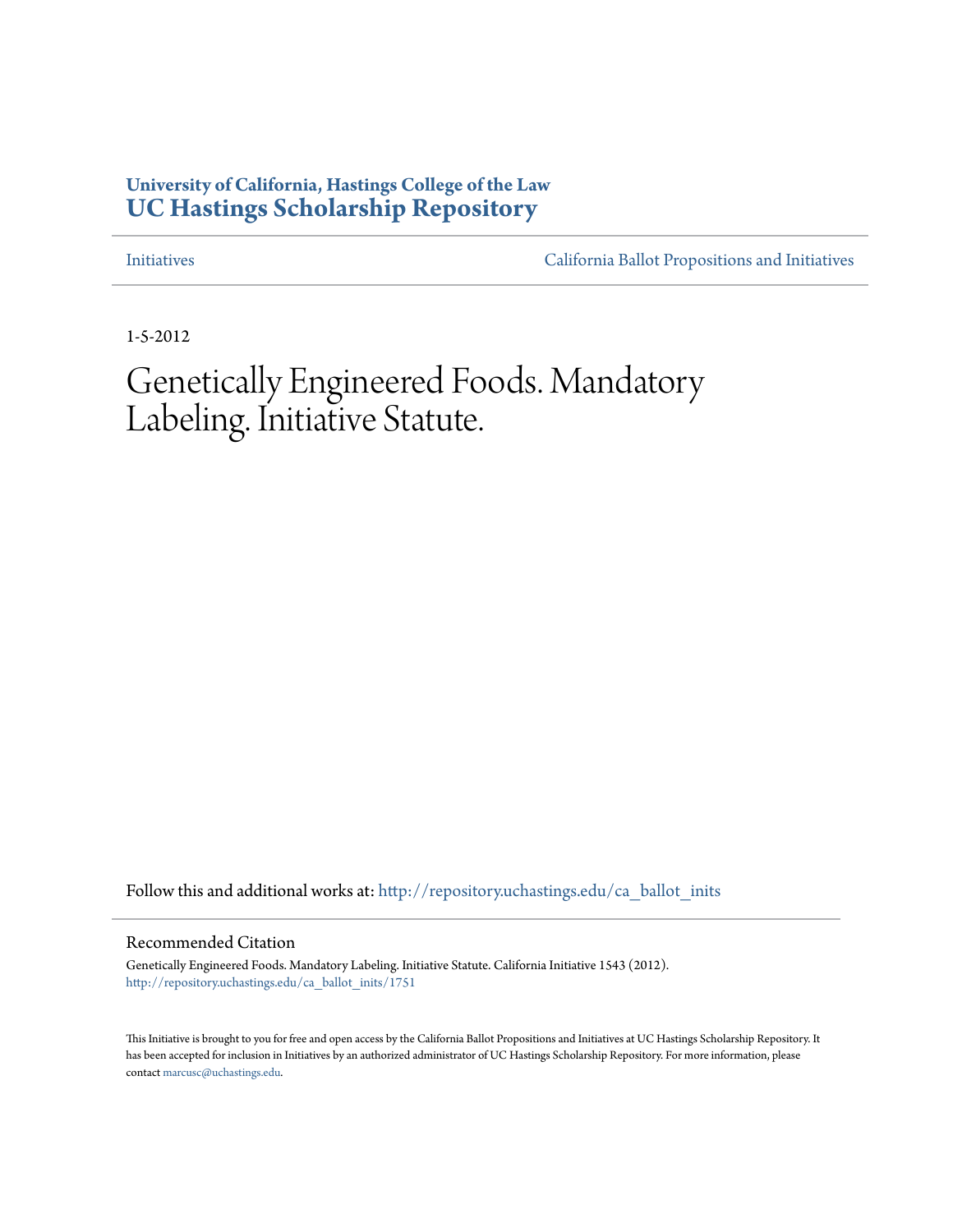

**DEBRA BOWEN** | SECRETARY OF STATE STATE OF CALIFORNIA | ELECTIONS **1500 11th Street, 5th Floor ISacramento, CA 9S8141Tel (916) 657-21661 Fax (916) 653-3214 lwww.sos.ca.gov** 

June 15, 2012

County Clerk/Registrar of Voters (CC/ROV) Memorandum #12195

| TO:   | All County Clerks/Registrars of Voters and Proponent |
|-------|------------------------------------------------------|
| FROM: | Katherine Montgomery<br>Initiative Program Manager   |

RE: Initiative: Failure of #1543, Related to Genetically Engineered Foods

Pursuant to Elections Code section 9030(b), you are hereby notified that the total number of signatures for the hereinafter named initiative statute filed with all county elections officials is less than 100 percent of the number of qualified voters required to find the petition sufficient; therefore, the petition has **failed.** 

# TITLE: GENETICALLY ENGINEERED FOODS. MANDATORY LABELING. INITIATIVE STATUTE.

SUMMARY DATE: January 5, 2012

PROPONENT: James Wheaton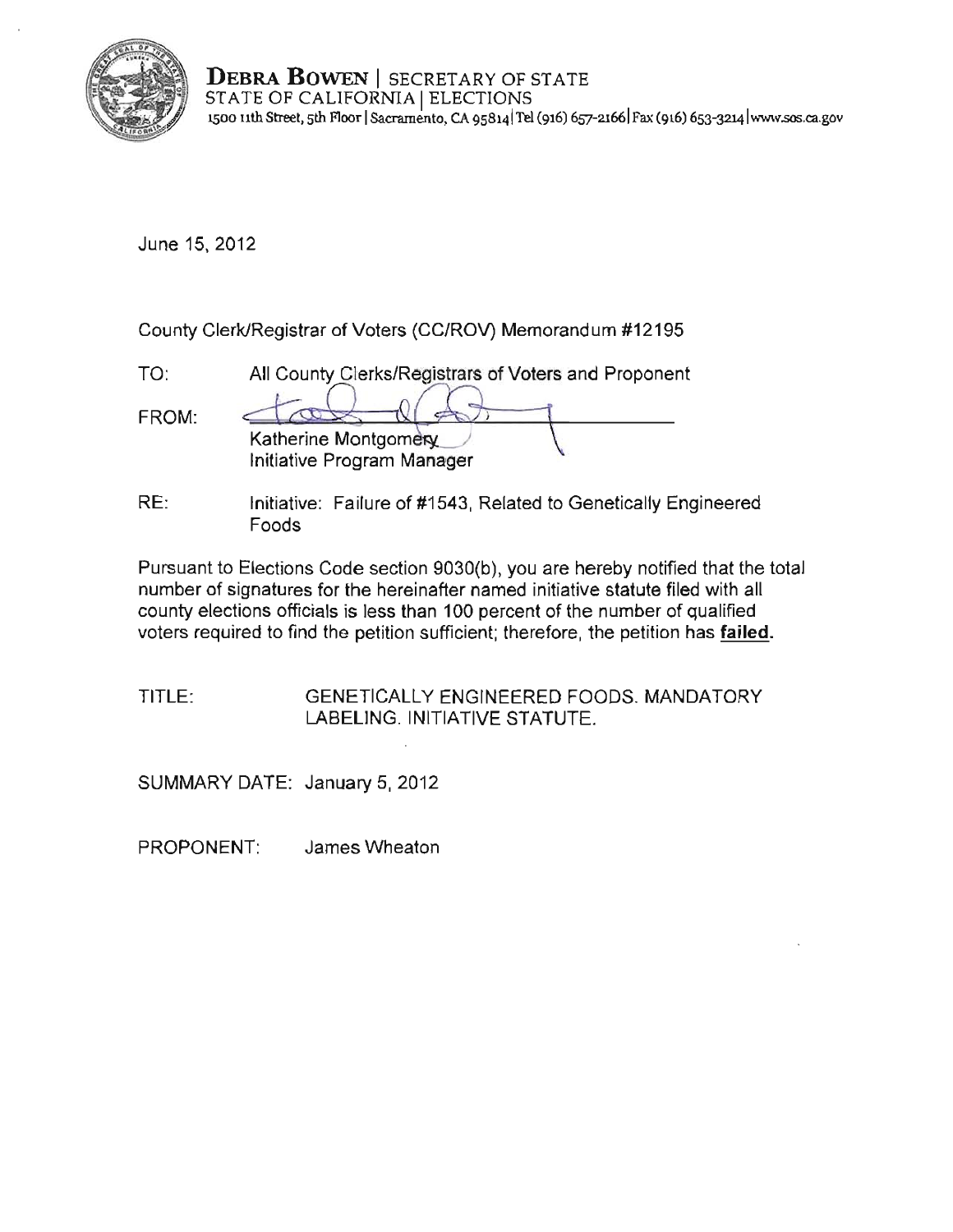

DEBRA BOWEN | SECRETARY OF STATE STATE OF CALIFORNIA | ELECTIONS 1500 11th Street, 5th F100r ISacramento, CA 9SS141TeI (916) 657-21661Fax (916) 6S3-3214 lwww-sos.ca.gov

January 5,2012

County Clerk/Registrar of Voters (CC/ROV) Memorandum #12009

TO: All County Clerks/Registrars of Voters and Proponent

FROM: **Katherine Montgomery** Initiative Program Manager

RE: Initiative: 1543, Related to Genetically Engineered Foods

Pursuant to Elections Code section 9004 (c), we transmit herewith a copy of the Title and Summary prepared by the Attorney General on a proposed initiative measure entitled:

# GENETICALLY ENGINEERED FOODS. MANDATORY LABELING. INITIATIVE STATUTE.

The proponent of the above-named measure is:

James Wheaton clo Doug Linney 1736 Franklin Street, 9th Floor Oakland, CA 94612

(510) 444-4710 x309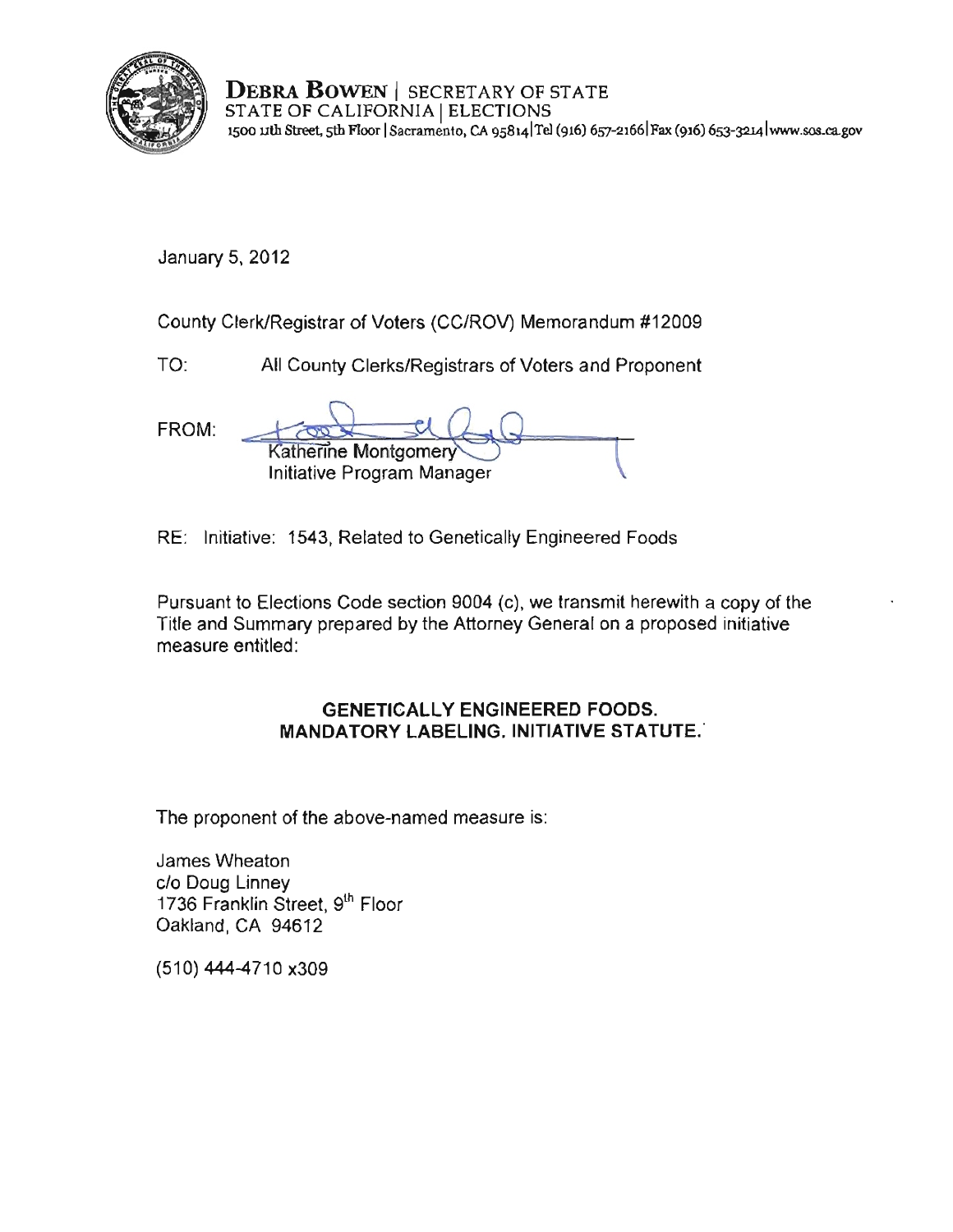### **#1543**

# **GENETICALLY ENGINEERED FOODS. MANDATORY LABELING. INITIATIVE STATUTE.**

# **CIRCULATING AND FILING SCHEDULE**

| 1 <sub>1</sub> | California Constitution, Article II, Section 8(b) |                                                                                                                                                                                                                                                                                                                   |  |
|----------------|---------------------------------------------------|-------------------------------------------------------------------------------------------------------------------------------------------------------------------------------------------------------------------------------------------------------------------------------------------------------------------|--|
| 2.             |                                                   |                                                                                                                                                                                                                                                                                                                   |  |
| 3.             |                                                   | <b>Petitions Sections:</b>                                                                                                                                                                                                                                                                                        |  |
|                |                                                   | a. First day Proponent can circulate Sections for                                                                                                                                                                                                                                                                 |  |
|                |                                                   | b. Last day Proponent can circulate and file with the county.<br>All sections are to be filed at the same time within each<br>county. (Elections Codes §§ 9014, 9030(a))Monday, 06/04/12*                                                                                                                         |  |
|                |                                                   | c. Last day for county to determine total number of<br>signatures affixed to petitions and to transmit total<br>to the Secretary of State (Elections Code § 9030(b))Thursday, 06/14/12                                                                                                                            |  |
|                |                                                   | (If the Proponent files the petition with the county on a date prior to<br>06/04/12, the county has eight working days from the filing of the petition<br>to determine the total number of signatures affixed to the petition and to<br>transmit the total to the Secretary of State) (Elections Code § 9030(b).) |  |
|                |                                                   | d. Secretary of State determines whether the total number<br>of signatures filed with all county clerks/registrars of<br>voters meets the minimum number of required signatures                                                                                                                                   |  |
|                |                                                   | e. Last day for county to determine total number of qualified<br>voters who signed the petition, and to transmit certificate<br>with a blank copy of the petition to the Secretary of State                                                                                                                       |  |

<sup>\*</sup> Date adjusted for official deadline, which falls on a weekend (Elec. Code § 15).

**<sup>\*\*</sup> Date varies based on the date of county receipt.**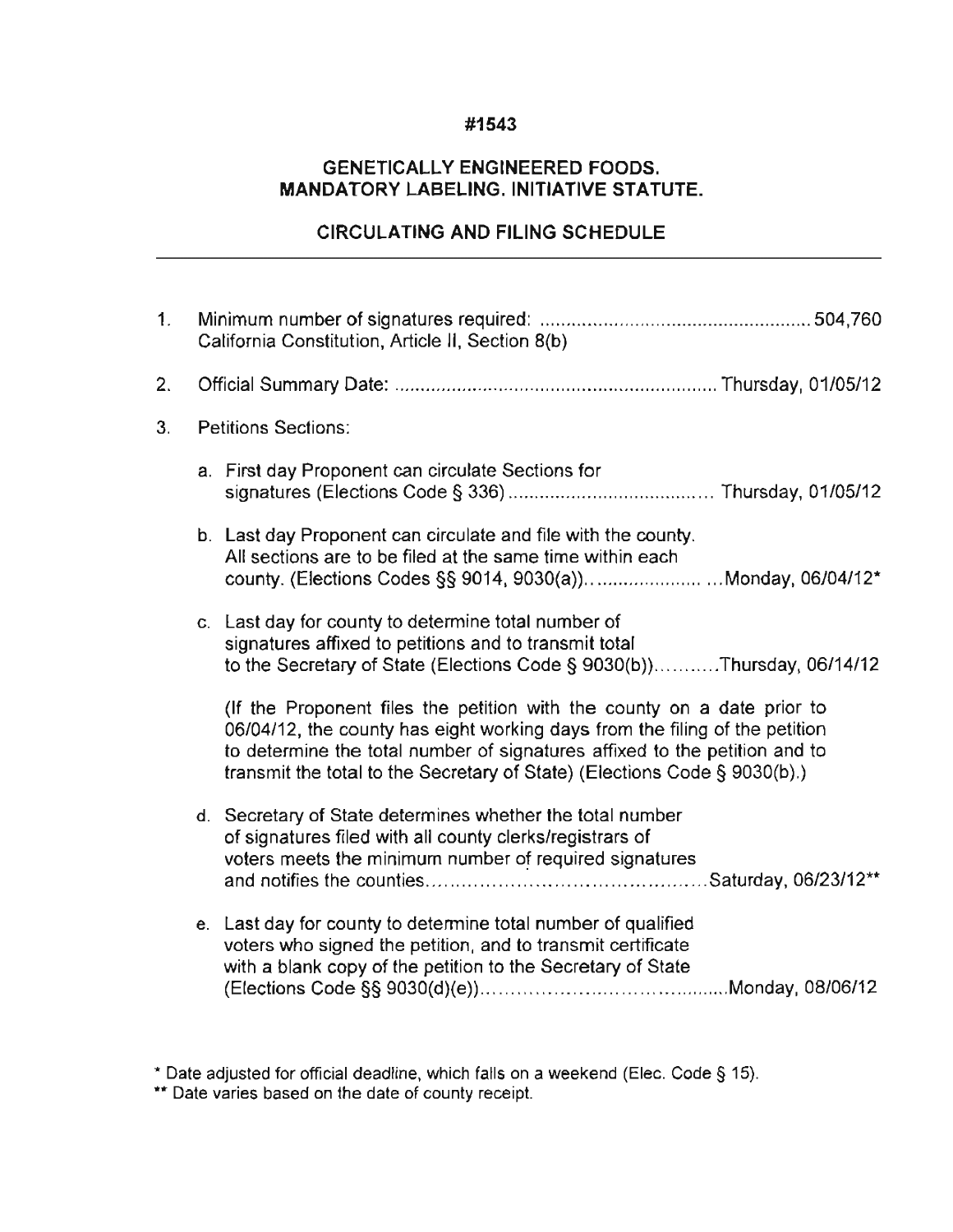$\overline{a}$ 

(If the Secretary of State notifies the county to determine the number of qualified voters who signed the petition on a date other than 06/23/12. the last day is no later than the thirtieth working day after the county's receipt of notification). (Elections Code §§ 9030(d)(e).)

- f. If the signature count is more than 555.236 or less than 479.522 then the Secretary of State certifies the petition as qualified or failed. and notifies the counties. If the signature count is between 479.522 and 555.236 inclusive. then the Secretary of State notifies the counties using the random sampling technique to determine the validity of all signatures (EC §9030(f)(g); 9031(a)) .................................Thursday, 08/16/12\*
- g. Last day for county to determine actual number of all qualified voters who signed the petition. and to transmit certificate with a blank copy of the petition to the Secretary of State. (Elections Code §§ 9031 (b)(c)) ............................................. Monday. 10101/12

(If the Secretary of State notifies the county to determine the number of qualified voters who have signed the petition on a date other than 08/16/12. the last day is no later than the thirtieth working day after the county's receipt of notification.) (Elections Code §§ 9031 (b)(c).)

h. Secretary of State certifies whether the petition has been signed by the number of qualified voters required to declare the petition sufficient (Elections Code §§ 9031(d). 9033) ....... Friday. 10105/12'

**\*Oate varies based on the date of county receipt.**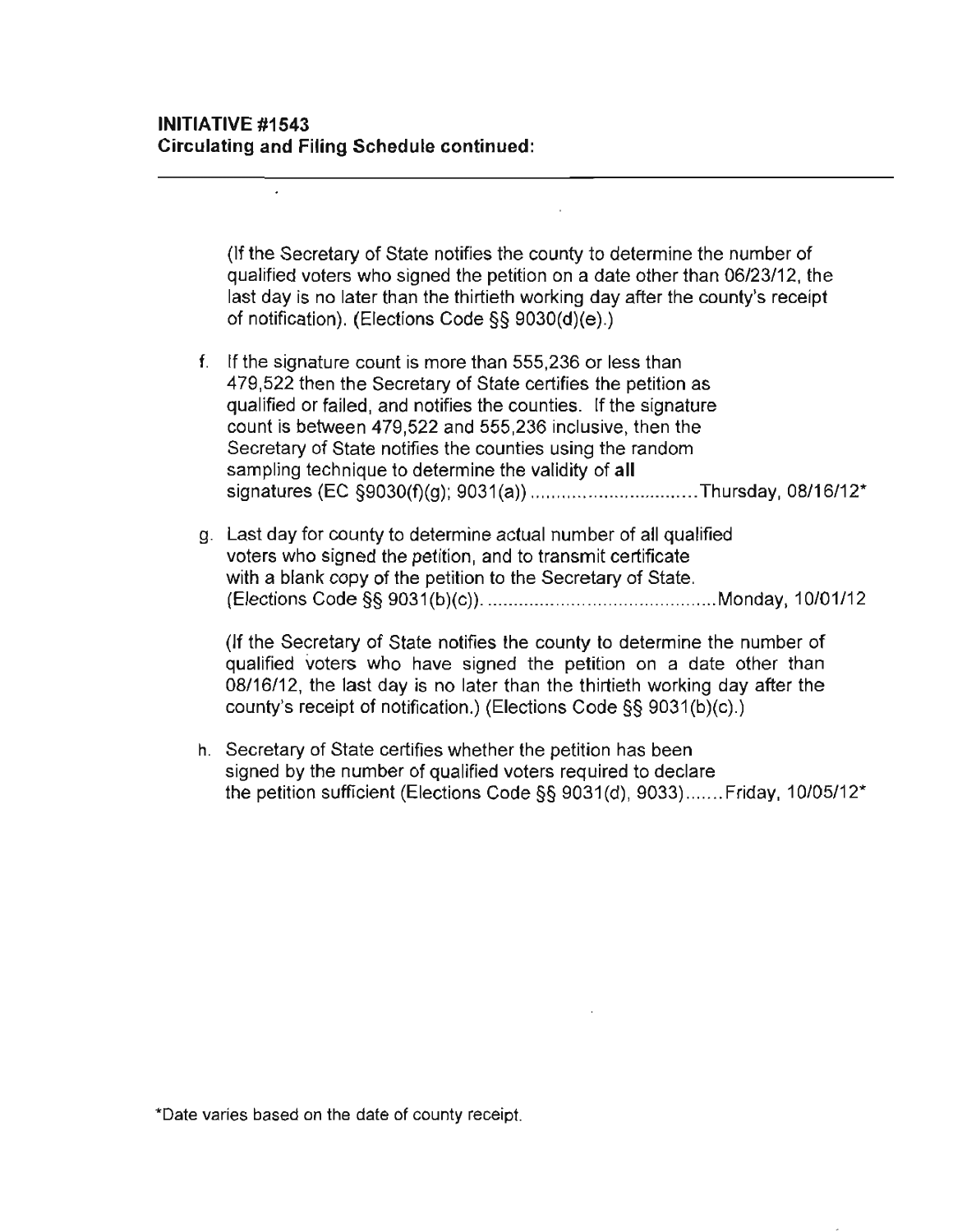- **California law prohibits the use of signatures, names and addresses**  gathered on initiative petitions for any purpose other than to qualify the initiative measure for the ballot. This means that the petitions cannot be used to create or add to mailing lists or similar lists for any purpose, including fundraising or requests for support. Any such misuses constitutes a crime under California law. Elections Code § 18650; Bilofsky v. Deukmejian (1981) 124 Cal.App.3d 825, 177 Cal.Rptr. 621; 63 Ops.CaLAtty.Gen. 37 (1980).
- Please refer to Elections Code §§ 100, 101, 104, 9008, 9009, 9013, 9021, and 9022 for appropriate format and type consideration in printing, typing and otherwise preparing your initiative petition for circulation and signatures. Please send a copy of the petition after you have it printed. This copy is not for our review or approval, but to supplement our file.
- **Your attention is directed to the campaign disclosure requirements of the Political Reform Act of** 1974, Government Code section 81000 et seq.
- When writing or calling state or county elections officials, provide the official title of the initiative which was prepared by the Attorney General. Use of this title will assist elections officials in referencing the proper file.
- When a petition is presented to the county elections official for filing by someone other than the proponent, the required authorization shall include the name or names of the persons filing the petition.
- When filing the petition with the county elections official, please provide a blank petition for elections official use.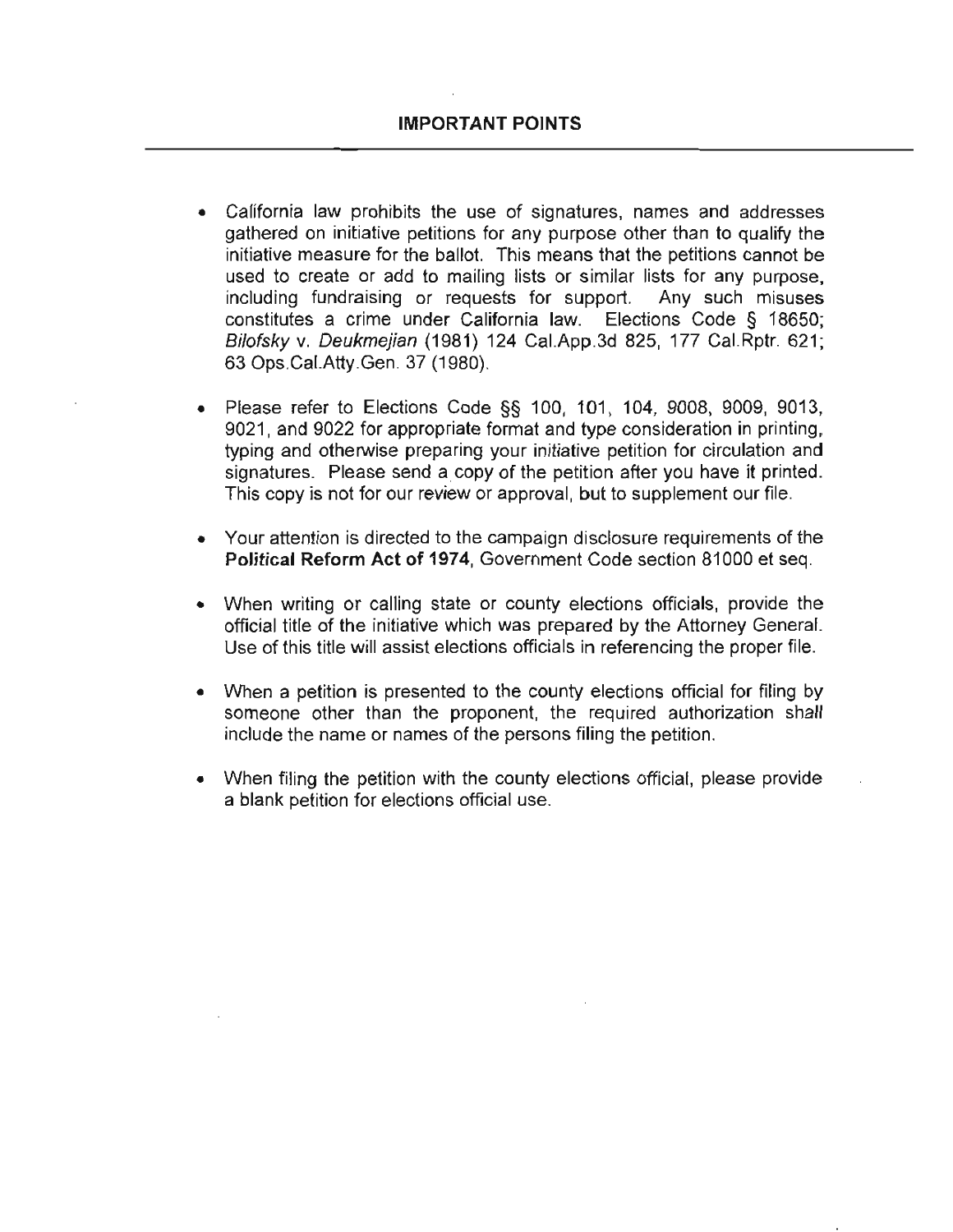

#### **State of California** *Attorney General DEPARTMENT OF JUSTICE*

*KAMALA D. IIAlIRlS State California* 

1300 I S1REET, SUITE 125 P.O. BOX 944255 SACRAMENTO, CA 94244-2550

Public: (916) 445-9555<br>Telephone: (916) 445-4752  $E-Mail:$  Ashley.Johansson@doj.ca.gov

January 5, 2012

Office of the Secretary of State 1500 11th Street, 5th Floor Sacramento, CA 95814

I

Attention: Ms. Katherine Montgomery Elections Analyst

FILED In the office of the Secretary of State The Honorable Debra Bowen . The Honorable Debra Bowen . The State of California Secretary of State<br>
Office of the Secretary of State<br> *Office of the Secretary of State IAN* 0 5 2012 Debra Bowen, Secretary of State Deputy Secretary

Dear Secretary Bowen:

Pursuant to Elections Code section 9004, you are hereby notified that on this day we sent our title and summary for the following proposed initiative to the proponent:

• 11:0071, ''The. California Right to Know Genetically Engineered Food Act"

A copy of that title and summary and text of the proposed initiative is enclosed. Please contact me if you have questions. Thank you.

Sincerely,

ASHLEY JOHANSSON Initiative' Coordinator

For **KAMALA D. HARRIS** Attorney General

cc: James R Wheaton, Environmental Law Foundation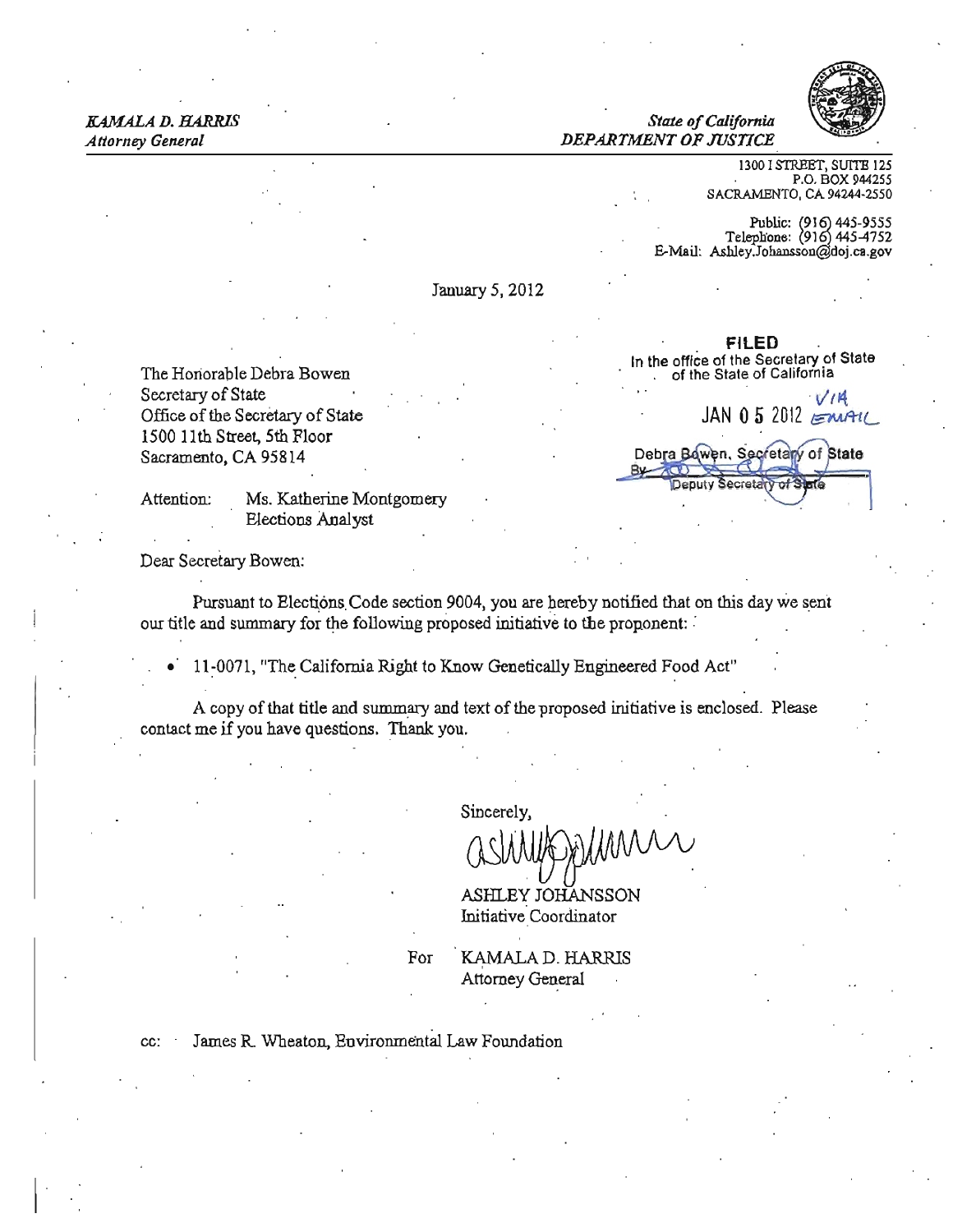The Attorney General of California has prepared the following title and summary of the chief purpose and points of the proposed measure:

#### GENETICALLY ENGINEERED FOODS, MANDATORY LABELING. INITIATIVE

STATUTE. Requires labeling on raw or processed food offered for sale to consumers if food or any of its ingredients contain or are made from plants or animals with genetic material that has been changed in specified ways. Exempts foods that are: certified organic; unintentionally produced with genetically engineered material; made from animals fed or injected with genetically engineered material but not genetically engineered themselves; processed with or containing only small amounts of genetically engineered ingredients; administered for treatment of medical conditions; sold for immediate consumption such as in a restaurant; or alcoholic beverages. Summary of estimate by Legislative Analyst and Director of Finance of fiscal impact on state and local government: Increased state administrative costs, possibly in the several millions of dollars annually, to monitor and enforce the labeling requirements specified in the measure. Potential one-time state capital outlay costs, possibly in the several millions of dollars, for the construction of facilities to test the genetic material of certain food products. Unknown, but potentially significant, costs for the courts, the Attorney General, and district attorneys due to litigation resulting from possible violations to the provisions of this measure. (11-0071.)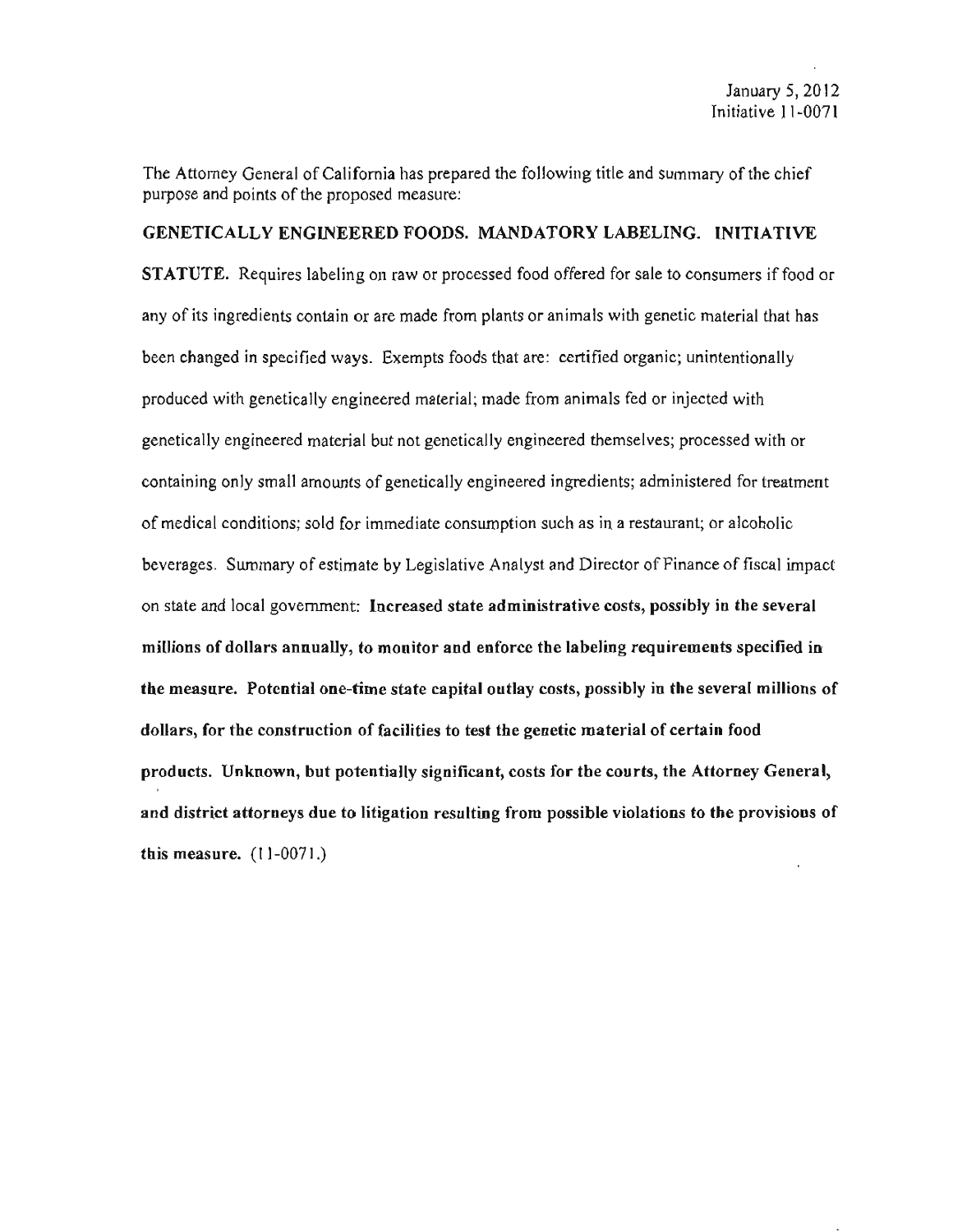# Law Offices of James Wheaton

Califomia Building 1736 Franklin Street, 9th Floor Oakland, California 94612

Office of the Attorney General and the Attorney General and the Attorney General contract of the Attorney General Dawn L. McFarland, Acting Initiative Coordinator 1300 I Street Sacramento, CA 95814

#### RE: Request to Prepare Title and Summary

Dear Ms. McFarland:

Pursuant to Elections Code Section 9001, I hereby request that the Attorney General prepare a title and summary of the enclosed statewide ballot initiative.

I propose the title: "The California Right to Know Genetically Engineered Food Act."

Please also find enclosed the statement required under Elections Code Section 9608; the certificate required by Elections Code Section 9001(b); the address at which I am currently registered to vote; my public contact infonnation; and a check payable to the State of California in the amount of \$200.00.

I would like the public to be aware, in considering this measure, that:

(1) The definition of "genetically engineered" set forth in new Section 110808(c) of the Health and Safety Code, is worded to exclude a change in genetic material accomplished solely through the following foms of mutagenesis: somaclonal variation through tissue culture, recognition and selection of naturally occurring mutations, and induced mutation througb radiation or chemical mutagenesis.

(2) Food retailers would not be responsible for compliance with the labeling requirements imposed by new Section 110809 except as to meat, fish, fruits, vegetables and other whole or processed foods not already packaged and labeled for retail sale in the form received by the retailer. However, prepared foods intended for immediate consumption, the labels of which are not otherwise required to include any listing of ingredients, would be exempted

2EUEIVED

 $N_{\rm OV}$  =  $N_{\rm OV}$  0 9 2011

INITIATIVE COORDINATOR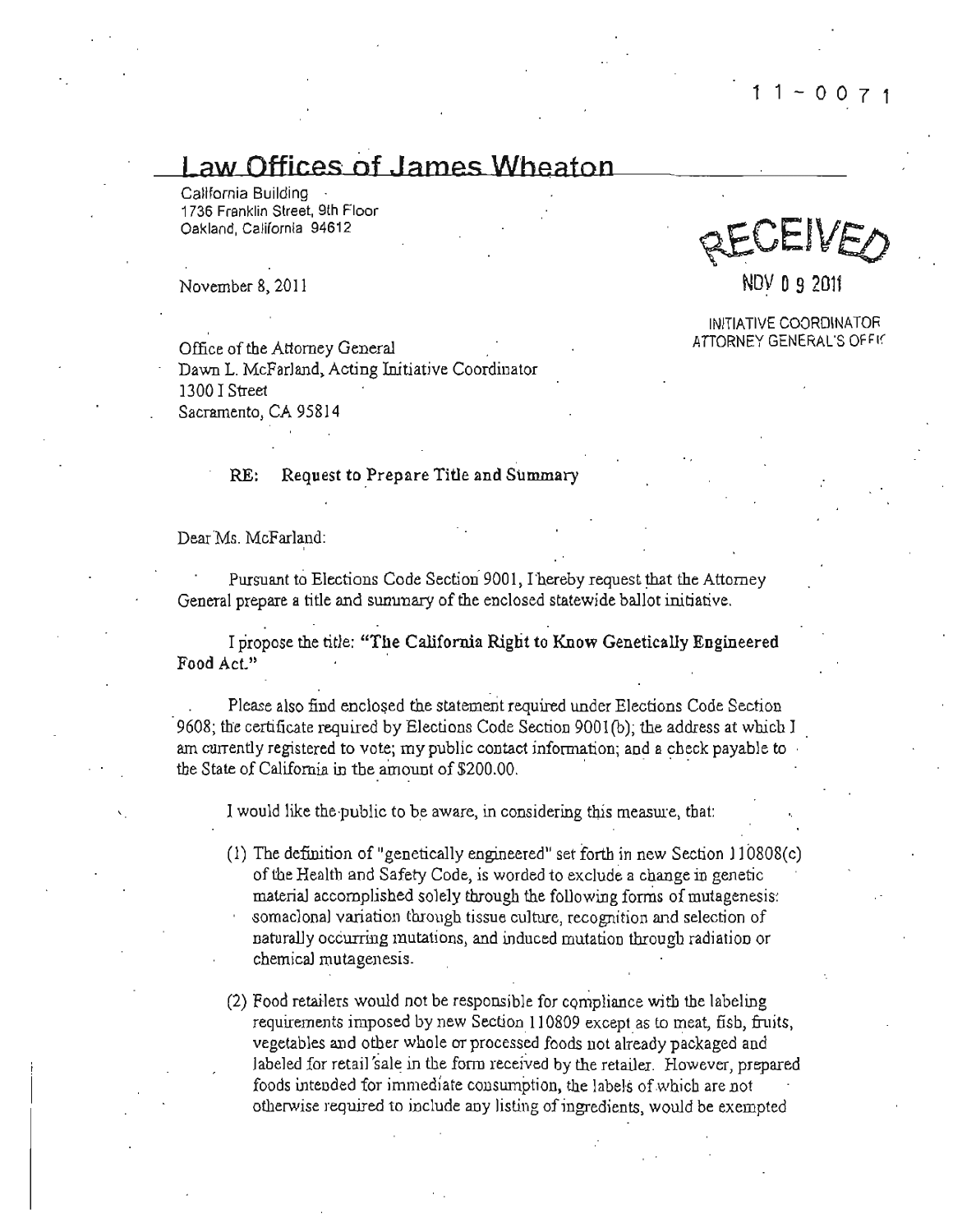from the labeling requirements of this measure, for example, bagels, salads and sandwiches from salad bars and deli counters.

- (3) Under the exemption set forth in new Section 110809.10), restaurants, delicatessens, pizza parlors, take-out food facilities and similar facilities would not be obligated to label any items that they sell, serve or provide.
- (4) Under the exemption set forth in Section 110809.1(c), animal products such as meat and dairy would not be considered to be genetically engineered solely because the animal has been injected with a genetically engineered hormone such as rbGH. Only animals (and products derived therefrom) that have themselves been genetically engineered would be considered genetically engineered under this measure, such as genetically engineered salmon if and when that becomes commercially available.
- (5) Under the exemption set forth in new Section I I 0809.1 (d), inadvertent contamination of a fanner's field with genetically engineered seed/pollen would not cause the products of that field to be treated as "genetically engineered" for purposes of this measure, if the farmer had not intentionally bought and planted genetically engineered seed.

Thank you for your time and attention to this matter, and please direct any inquiries regarding this to Doug Linney at (510) 444-4710 x309.

Sincerely yours,

 $\sum_{i=1}^{n}$ James Wheaton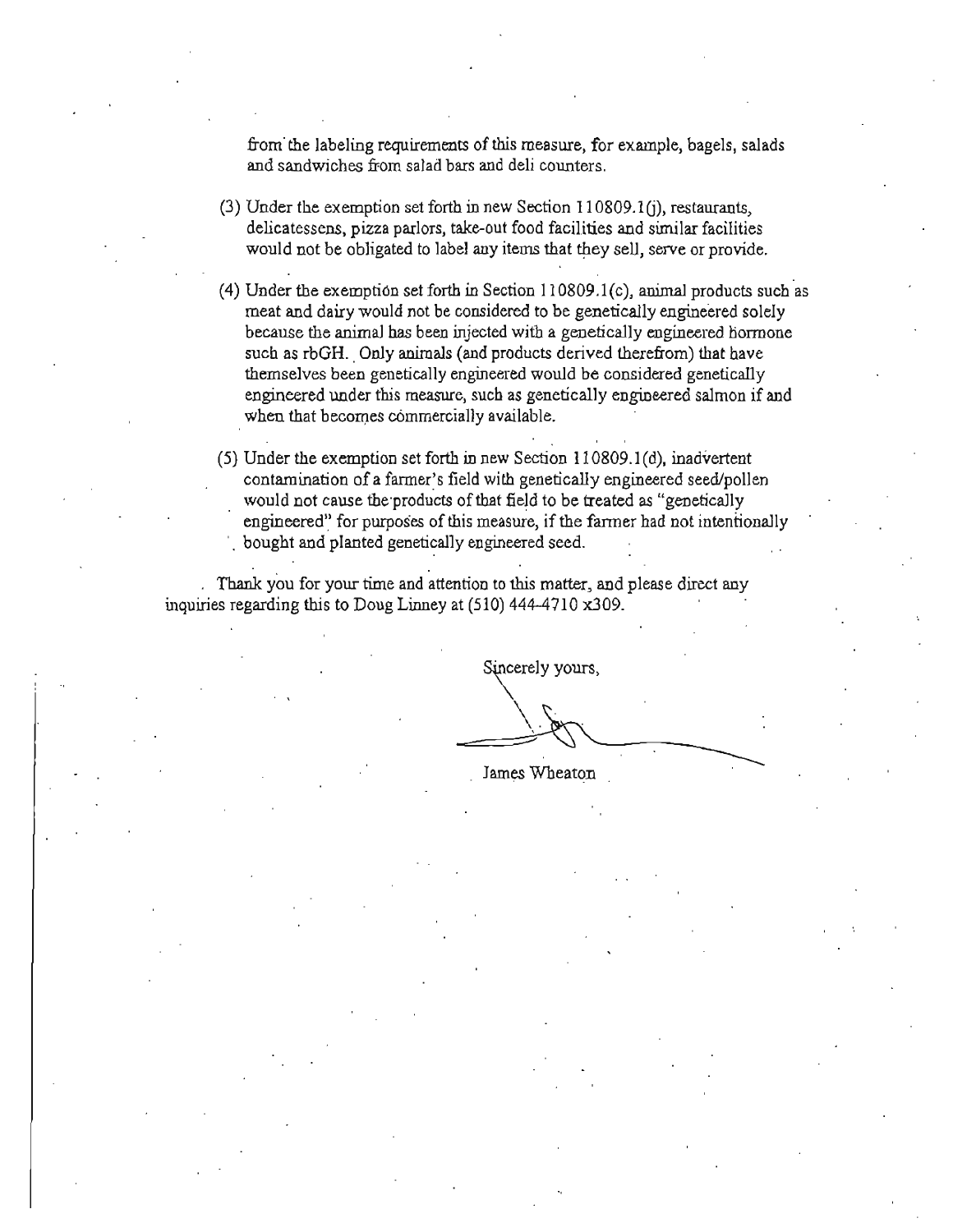The people of the State of California do enact as follows:

THE CALIFORNIA RIGHT TO KNow GENETICALLY ENGINEERED FOOD . ACT

#### SECTION 1. FINDINGS AND DECLARATIONS

- (a) California consumers have the right to know whether the foods they purchase contain genetically engineered material. The genetic engineering of plants and anima1s often causes unintended consequences. Manipulating genes and inserting them into organisms is an imprecise process. The results are not always predictable or controllable, and they can lead to adverse health or environmental consequences.
- (b) Goverrunent scientists have stated that the artificial insertion of DNA into plants, a teclmique unique to genetic engineering. can cause a variety of significant problems with plant foods. Such genetic engineering can increase the levels.of known toxicants in foods, introduce new toxicants or new allergens, and reduce the nutritional value of food.
- (c) Mandatory labeling of genetically engineered foods can provide a critical method for tracking the potential health effects of eating genetically engineered foods.
- (d) No federal or California law requires that foods be labeled to disclose that they are genetically engineered. At the same time, the U.S. Food and Drug Administration does not require safety studies of such foods. Unless these foods contain a known allergen, the FDA does not even require developers of genetically engineered crops to consult with the agency.
- (e) Polls consistently show that more than 90 percent of the public want labels on genetically engineered foods.
- (f) Fifty countries-including the European Union member states, Japan and . other key U.S. trading partners-have laws mandating disclosure of genetically engineered foods on food labels. No international agreements prohibit the mandatory labeling of such foods.
- (g) Without labeling, consumers of genetically engineered food can unknowingly violate their own dietary and religious restrictions.
- (h) The cultivation of genetically' engineered crops can also cause serious impacts to the environment. For example, most genetically engineered crops are designed to withstand weed-killing pesticides known as herbicides. As a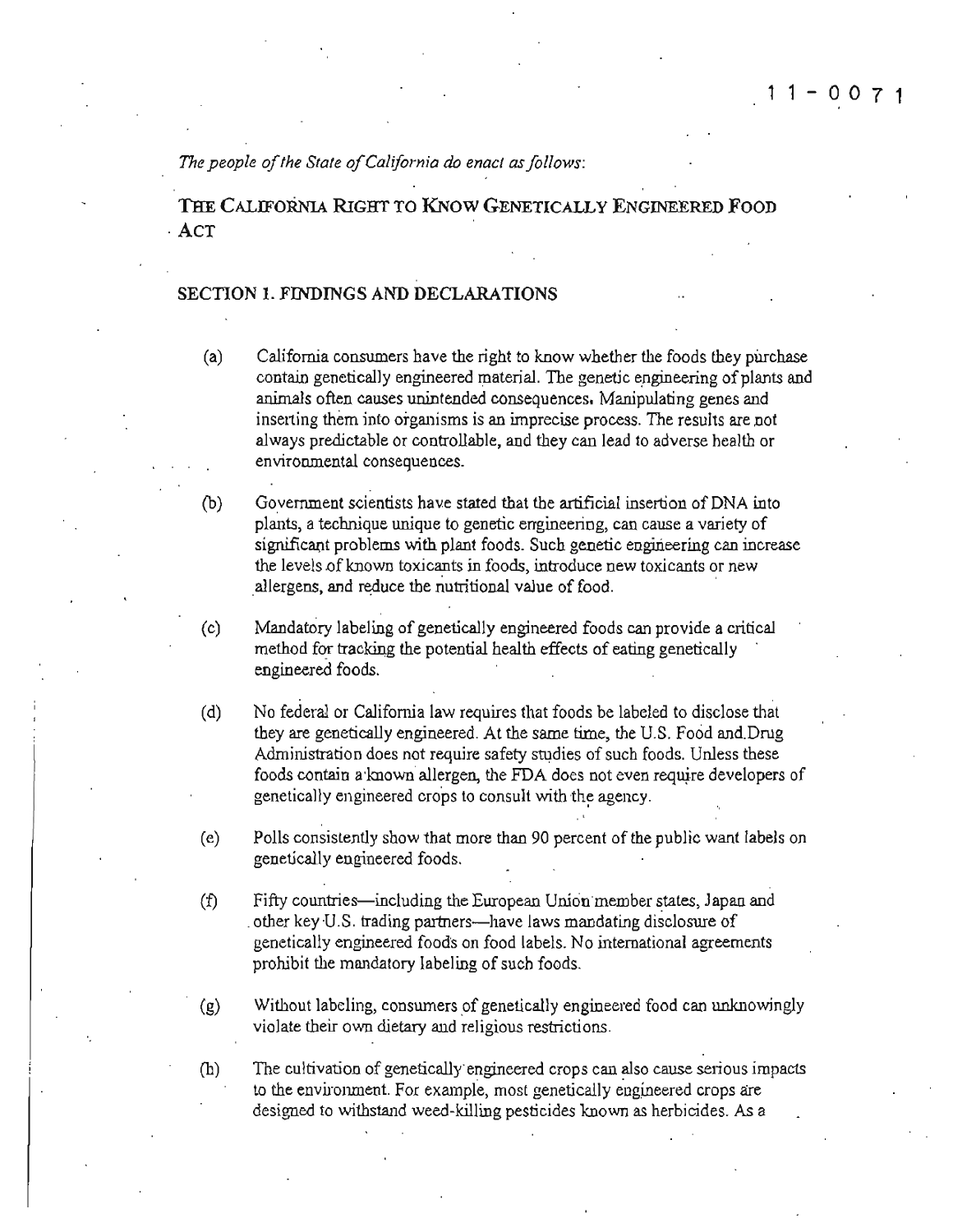result, hundreds of millions of pounds of additional herbicides have been used on U.S. fanns. Because of the massive use of such products, herbicideresistant weeds have flourished-a problem that has resulted, in tum, in the use ofincreasingly toxic herbicides. These toxic herbicides damage our agricultural areas, impair our drinking water, and pose health risks to farm workers and consumers. California consumers should have the choice to avoid purchasing foods production of which can lead to such harm.

 $(i)$  Organic farming is a significant and increasingly important part of California agriculture. California has more organic cropland than any other state and has almost one out of every four certified organic operations in the nation. California's organic agriculture is growing faster than 20 percent a year.

(i) Organic farmers are prohibited from using genetically engineered seeds. Nonetheless, these farmers' crops are regularly threatened with accidental contamination from neighboring lands where geneticalIy engineered crops abound. This risk of contamination can erode public confidence in California's organic products, significantly undermining this industry. Californians should have the choice to avoid purchasing foods whose · production could harm the state's organic farmers and its organic foods industry.

#### SECTION 2. STATEMENT OF PURPOSE

'The purpose of this measure is to create and enforce the fundamental right of the people of California to be fully infonned .about whether the food they purchase and eat is genetically engineered so that they can choose for themselves whether.to purchase and eat such foods.

#### SECTION 3. THE CALIFORNIA RIGHT TO KNOW GENETiCALLY ENGINEERED FOOD ACT

Article 6.6 (commencing with section 110808) is added to Chapter 5 of Part 5 of Division 104 of the Health and Safety Code (the Sherman Food, Drug and Cosmetic Law), to read as follows:

#### *THE CALIFORNIA RIGHT TO KNOW GENETICALLY ENGINEERED FOOD ACT*

*§110808 Definitions* 

The following definitions shall apply only for the purposes of this Article:

(a) Cultivated commercially. "Cultivated commercially" means grown or raised by a *person.in the course ofhis business or trade and sold within the United States.* 

2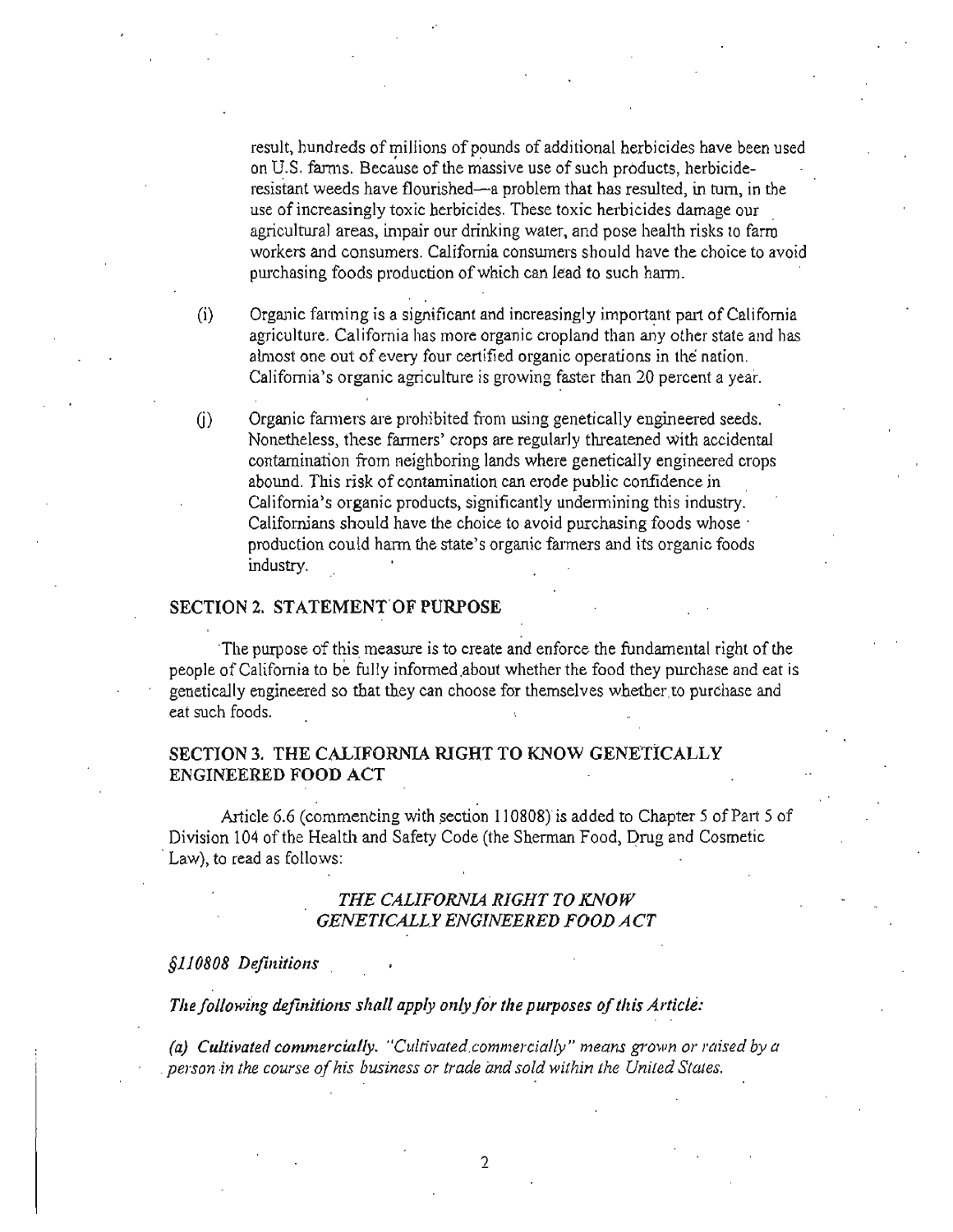*(b) Enzyme. "Enzyme" means a protein that catalyzes chemical reactions of other* substances without itself being destroyed or altered upon completion of the reactions.

*(c)* Genetically engineered. (1) "Genetically engineered" means any food that consists *of, is composed of, contains or is producedfrom an organism or organisms in' which the genetic material* has *been changed through the application of* 

- (i) *In vitro nucleic acid techniques, -including recombinant deoxyribonucleic acid (DNA) techniques and the direct injection of nucleic acid into cells or organelles, or*
- (ii) Fusion of cells (including protoplast fusion) or hybridization techniques *that overcome natural physiological,' reproductive or recombination*  barriers, where the donor cells/protoplasts do not fall within the same *taxonomic family, in a way that does not occur by natural multiplication or natural reCOmbination.*

*(2) For purposes of this subsection (c):* 

- (i) *"Organism" means any biological entity capable ofreplication, , reproduction or transferring genetic material.*
- (ij) *"In vitro nucleic acid techniques" include put are not limited to recombinant* DNA *or RNA techniques that use vector systems and techniques involving the direct introduction into the organisms of hereditary materials prepared outside the organisms such as micro injection, macro·injection, chemoporation, eiectroporation, micro· encapsulation and liposome fusion.*  and the contract of the contract of the contract of the contract of the contract of the contract of the contract of the contract of the contract of the contract of the contract of the contract of the contract of the contra

*(d) Ingredient. "Ingredient" means any substance that is used in the manufacture, or* contained in the final form, of a processed food.

*(e) Processed food. "Processed food" means any food other than a raw agricultural commodity and includes any food producedfrom a raw agricultural commodity (hat has been subjeci to processing such as canning, smoking, pressing, cooking, freezing,* . *dehydration, fermentation or milling..* 

(f) *Processillg aid. "Processing aid" means:* 

- *(1) A substance that is added to afood during the processing o/suchfood but is removed in some manner from the food before* it *is packaged in its finished form;*
- *(2) A Substance that is added to afood during processing, is converted into*  constituents normally present in the food, and does not significantly *increase the amount of the constituents naturally found in the food; or*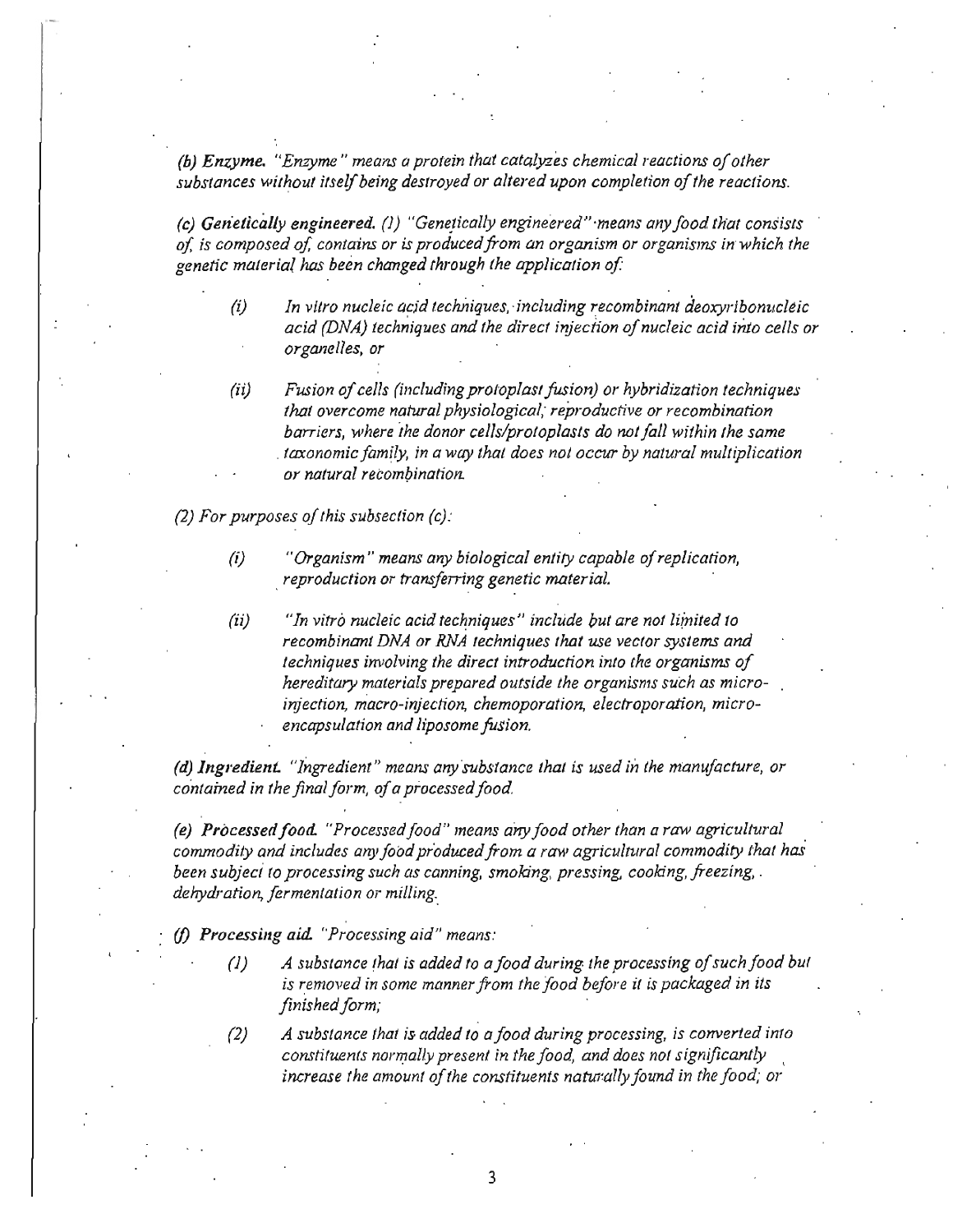*(3) A substance that is added* 10 *afood/or its technical or junctional effect in*  the processing but is present in the finished food at insignificant levels and does not have any technical or functional effect in that finished food.

*(g) Food Facility. "Foodfacility" shall have the meaning set forth in. Section J.l3789.* 

#### §110809 Labeling of Genetically Engineered Food

- *(a) Commencing on July* 1, *2014./or any genetically engineered raw agricultural commodity that is offered/or retail safe in California, a clear*  and conspicuous statement consisting of the words "GENETICALLY *ENGINEERED" must appear either:* (i) *on the front package or label of any such commodity; or (ii) in the case* 0/*any such commodity lhat is nol separately packaged or labeled, on a label appearing on the relail store shelfor bin in which such commodify is displayed for sale.*
- (b) Commencing on July 1, 2014, any package offered for retail sale in California containing processed food that is made with or derived from *any genetically engineered ingredient shall include a clear and*  conspicuous statement consisting of the words "CONTAINS *GENETICALLY ENGINEERED INGREDlENT(S) •*.. *followed by the name o/such ingredient or ingredients.* If*an ingredients list appears on the package: (i) this statement shall appear underneath the ingredients list and (ii) in the case ofprocessed/ood containing more than one genetically engineered ingredient, the genetically engineered ingredients listed after · this statement shall be listed in the same order in which they appear in the full ingredients list.*
- *(c) In lieu ofcompliance with subsection (b) ofthis section, any package contafning processedfood that is made* with *or is derivedfrom any ingredient that may be genetically engineered shall include a clear and conspicuous statement consisting ofthe words "MAYCONTAIN GENETICALLY ENGINEERED INGREDIENT(S)•*.. *followed by the name 0/such ingredient qr ingredients.* If*an ingredients list appears on the package: (i) this statement shall appear underneath the ingredients list*  and (ii) in the case of processed food containing more than one ingredient *that may be geneticallY engineered, the genetically engineered*  ingredients listed after this statement shall be listed in the same order in *which they appear in the full ingredients list.*

#### *§II0809.I Labeling o/Genetically Engineered Food-Exemptions*

*The requirements of subsections (a), (b) and (c) of Section 110809 shall not apply to any ofthe follOWing:* 

4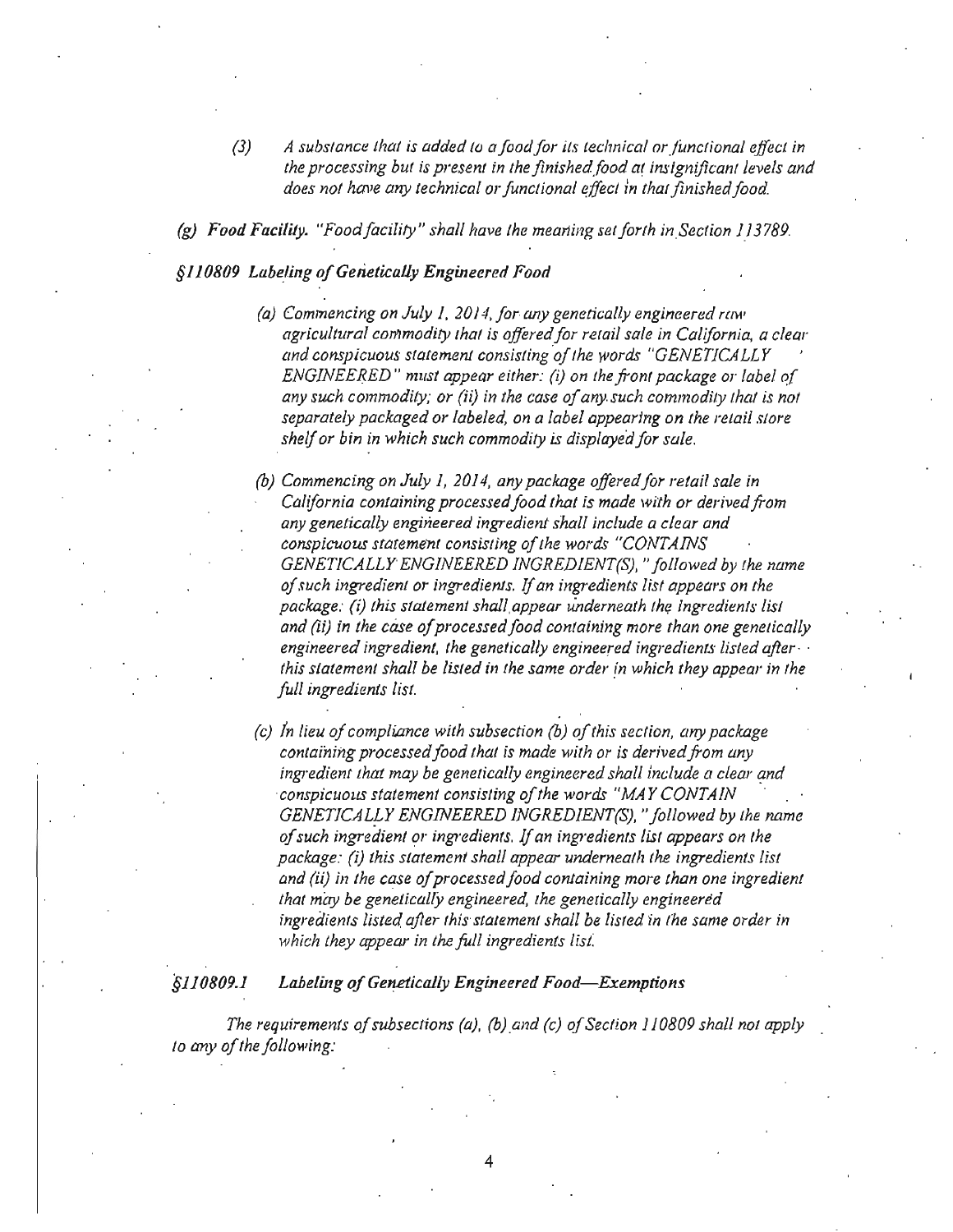- *(a) Any raw agricultural commodity that, on the date it is offered/or retail sale, is not listed in either Section 110809.2(b)(i) or in the most recent list published pursuant to Section 110809.2(b)(ii).*
- *(b) A* processed food that does not contain any ingredient derived from a raw agricultural commodity that, on the date the processed food is manufactured, *is listed in either Section J10809.2(b)(i) or the most recent list published pursuant to Section 110809.2(b)(ii}.*
- *(c) Food consisting entirely oj or derived entirely from, ' an animal that has not itself been genetically engineered, regardless of whether such animal has*. *been fed or injected with any genetically engineered food or any drug that has* been produced through means of genetic engineering.
- *(d)* A raw agricultural commodity or ingredient that has been grown, raised or produced without the knowing and intentional use of genetically engineered *seed or food. Food will be deemed to be described in the preceding sentence only if the person otherwise responsible for complying with the requirements afsubsection (a), (b) and (c) ofSection 110809 with respect to* a *raw agricultural commddily or. ingredient obtains, /rom whoever sold the commodity or ingredient to that person, a sworn statement that such commodity or ingredient: (i) has not been knowingly or intentionally. genetically engineered/and* (ii) *has been segregatedfrom, and has not been knowingly or intentionally commingled with, food that may have been* genetically engineered at any time. In providing such a sworn statement, any *person may rely on a sworn statement from his own supplier that contains the*  affirmation set forth in the preceding sentence.
- (e) Any processed food that would be subject to section 1.10809 solely because it includes one or more genetically engineered processing aids or enzymes.
- *(f) Any alcoholic. beverage that is.subject to the Alcoholic Beverage Control Act, setforth in Division* 9 *(commencing with section 23000) o/the Business and Professions Code.*
- *(g) Until July i, 2019, any processedfood that would be subject to section* 110809 solely because it includes one or more genetically engineered ingredients, provided that: (i) no single such ingredient accounts for more than.one-half of one percent of the total weight of such processed food; and *(ii) the processed/ood does not contain more than ten such'ingredienls.*
- *(h) Food that an independent organization has determined has not been knOWingly and intentionally producedfrom or commingled with genetically engineered seed or gerietically engineeredfood, provided that- such determination has been made pursuant to a sampling and testing procedure approved in regulations-aqopted by the Department 0/Food and AgriculJure.*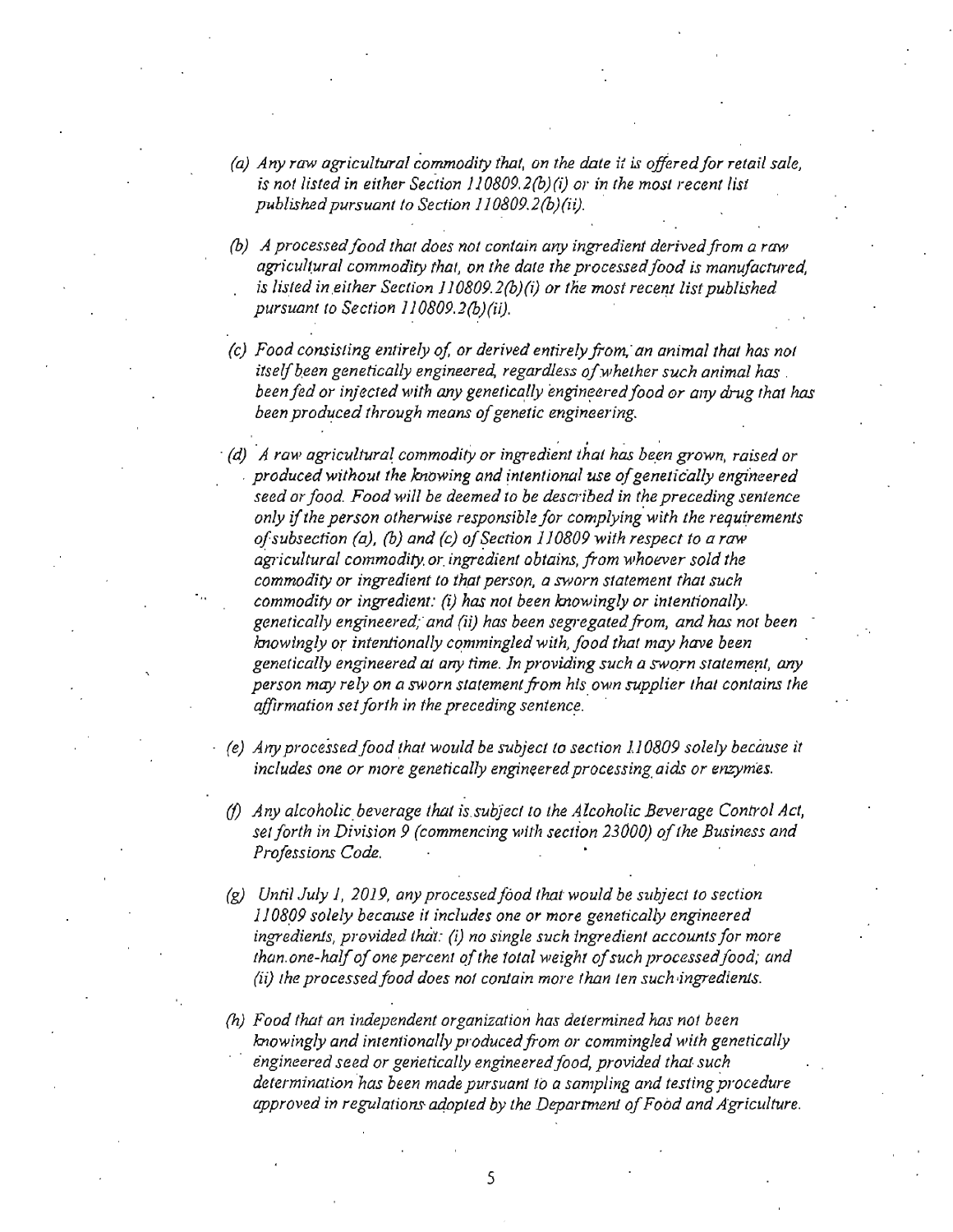*No sampling procedure shall be approved by the Department ofFood and Agriculture unless sampling is done according* 10 *a statistically valid sampling plan minimally consistent with principles recommended by*  internationally recognized sources such as the International Standards *Organization (ISO) and the Grain and Feed trade Association (GAFTA). No*  testing procedure shall be approved by the Department of Food and *Agriculture unless: (i) i!.is consistent with the most recent "Guidelines on*  Performance Criteria and Validation of Methods for Detection, Identification *and Quantification ofSpecific DNA Sequences and Specific Proteins in Foods.* " *(CAC/GL* 74 *(2010)) published by the Codex Alimenlarius Commission; and (ii) it does not rely on testing of processed food ingredients in. which no DNA is detectable.* 

- *(i) Food that has been lawfully ce"rtified* 10 *be labeled, marketed and offered/or*  sale as "organic" pursuant to the federal Organic Food Products Act of 1990 and the regulations promulgated pursuant thereto by the United States *Department of Agriculture.*
- 0) *Food that is not packaged/or retail sale and that either: (i)* is *a processed food prepared and intended for immediate human consumption or (ii) is* served, sold or otherwise provided in any restaurant or other food facility that is primarily engaged in the sale of food prepared and intended for immediate *human consumption.*

*(k) Medical food. .* 

#### § 110809.2 Adoption of Regulations

*(a) The department may adopt any regUlations that it determines are necessary*  for the enforcement and interpretation of this Article, provided that the department shall not be authorized to create any exemptions beyond those specified in section *J10809.1.* 

(b) (i) *As of November* 1, *2011, the following raw agricultural commodities are cultivated commercially 'in genetically engineered form:* 

*Alfalfa Canoia Corn Cotton Papaya Soy Sugar beets* Zucchini & yellow summer squash

6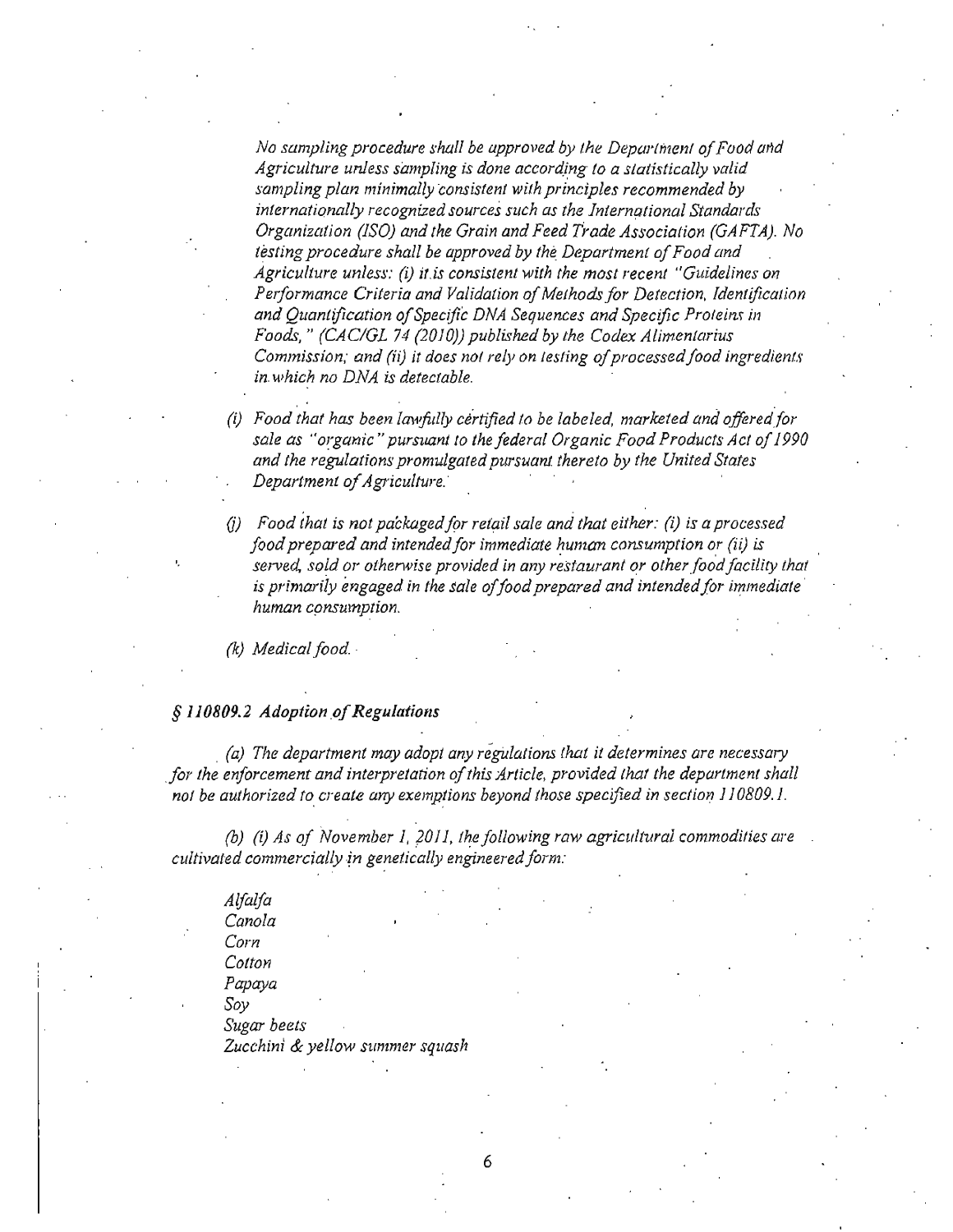(ii) *Within twelve months of the enactment of the California Right to Know Gimefically Engineered Food Act, the department, in consultation with the California Department 0/Food and Agriculture, shall prepare and publish an updated list ofraw agricultural commodities that are at that time cultivated commercially in genetically* engineered form. The department shall publish annually an updated version of this list *based on the most current available information. In preparing each such list, the department shall not apply any definition of* 'genelically *engineered" other than that set forth inseclion ll0808(c).* 

#### *.§110809.3 Enforcement*

- *(a) Any person '!iolating Section* J] *0809 may be enjoined in any court 0/ competent jurisdiction.*
- *(b) Any person who has violated Section* J *10809 shall be liable for a civil penalty as prescribed in Section* 1J1855.
- *(c) Actions pursuant to·this section may be brought by the Attorney General in the name of the people of the State of California, by any district attorney, by any "city attorney ofa city.having a population in excess 01750,000 or, with the consent of the district attorney, by a city prosecutor in any city or city and county having afull time city prosecutor, or as provided in subsection (d) of this section.*
- *(d) Actions pursuant to this section may be brought in any court ojcompetent jurisdiction by any person in the public interest if both of the following reqUirements are met:* 
	- *(1) The action is commenced more than 60 days after the person has given notice of an alleged violation of section 110809 that is the subject of the private action to the Attorney General and the district attorney, city attorney or prosecutor in whose jurisdiction the violation is alleged to have occurred, and to the alleged violator; and*
	- *(2) Neither the Attorney General, any district attorney, any city attorney nor any pro'securor has commenced prosecuting an action against the violation.*

#### SECTION 4. SEVERABILITY

If any provision of this initiative or the application thereof is for any reason held to be invalid or unconstitutional, that invalidity shall not affect other provisions or applications of the initiative that can be given effect without the invalid provision or application, and to this end the provisions of this initiative are severable.